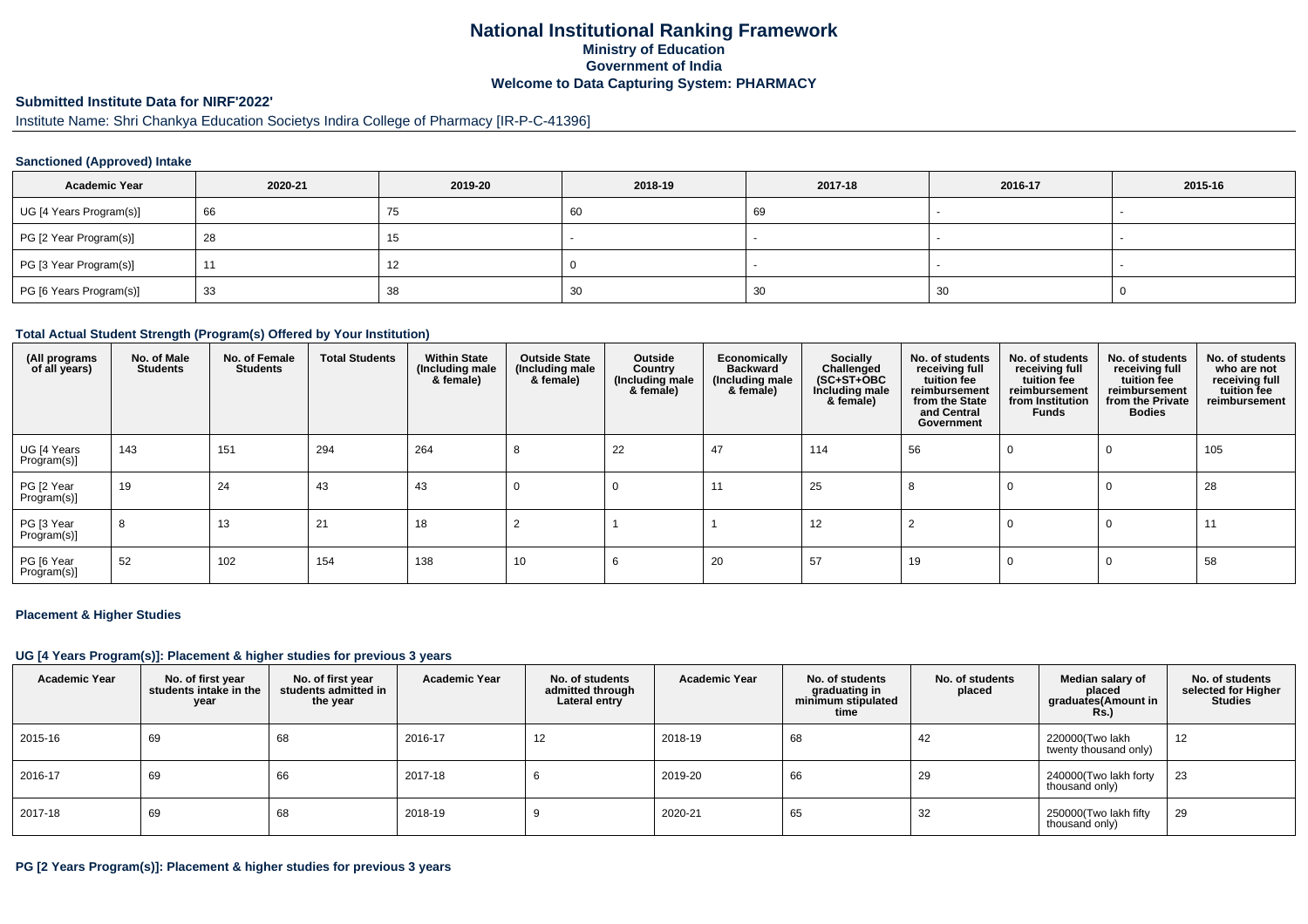| <b>Academic Year</b> | No. of first year<br>students intake in the<br>year | No. of first year<br>students admitted in<br>the year | <b>Academic Year</b> | No. of students graduating in minimum<br>stipulated time | No. of students<br>placed | Median salary of<br>placed<br>graduates(Amount in<br><b>Rs.)</b> | No. of students<br>selected for Higher<br><b>Studies</b> |
|----------------------|-----------------------------------------------------|-------------------------------------------------------|----------------------|----------------------------------------------------------|---------------------------|------------------------------------------------------------------|----------------------------------------------------------|
| 2017-18              | 15                                                  | 15                                                    | 2018-19              | 15                                                       | . .                       | 240000(Two lacs forty<br>thousand)                               |                                                          |
| 2018-19              | 15                                                  | 15                                                    | 2019-20              | 15                                                       | 13                        | 260000(Two lakhs<br>sixty thousand only)                         |                                                          |
| 2019-20              | 15                                                  | 15                                                    | 2020-21              | 15                                                       |                           | 285000(Two Lakhs<br>eighty five thousand<br>Only)                |                                                          |

## **PG [3 Years Program(s)]: Placement & higher studies for previous 3 years**

| <b>Academic Year</b> | No. of first year<br>students intake in the<br>year | No. of first year<br>students admitted in<br>the year | <b>Academic Year</b> | No. of students<br>admitted through<br>Lateral entry | <b>Academic Year</b> | No. of students<br>graduating in<br>minimum stipulated<br>time | No. of students<br>placed | Median salary of<br>placed<br>graduates(Amount in<br><b>Rs.)</b> | No. of students<br>selected for Higher<br>Studies |
|----------------------|-----------------------------------------------------|-------------------------------------------------------|----------------------|------------------------------------------------------|----------------------|----------------------------------------------------------------|---------------------------|------------------------------------------------------------------|---------------------------------------------------|
| 2016-17              |                                                     |                                                       | 2017-18              |                                                      | 2018-19              |                                                                |                           | O(Zero)                                                          |                                                   |
| 2017-18              |                                                     |                                                       | 2018-19              |                                                      | 2019-20              |                                                                |                           | O(Zero)                                                          |                                                   |
| 2018-19              |                                                     |                                                       | 2019-20              |                                                      | 2020-21              |                                                                |                           | O(Zero)                                                          |                                                   |

# **PG [6 Years Program(s)]: Placement & higher studies for previous 3 years**

| <b>Academic Year</b> | No. of first year<br>students intake in the<br>year | No. of first year<br>students admitted in<br>the year | <b>Academic Year</b> | No. of students graduating in minimum<br>stipulated time | No. of students<br>placed | Median salary of<br>placed<br>graduates(Amount in<br><b>Rs.)</b> | No. of students<br>selected for Higher<br><b>Studies</b> |
|----------------------|-----------------------------------------------------|-------------------------------------------------------|----------------------|----------------------------------------------------------|---------------------------|------------------------------------------------------------------|----------------------------------------------------------|
| 2013-14              |                                                     |                                                       | 2018-19              |                                                          |                           | O(Zero)                                                          |                                                          |
| 2014-15              |                                                     |                                                       | 2019-20              |                                                          |                           | O(Zero)                                                          |                                                          |
| 2015-16              |                                                     |                                                       | 2020-21              |                                                          |                           | O(Zero)                                                          |                                                          |

#### **Ph.D Student Details**

| Ph.D (Student pursuing doctoral program till 2020-21 Students admitted in the academic year 2020-21 should not be entered here.) |         |                                                            |         |  |  |
|----------------------------------------------------------------------------------------------------------------------------------|---------|------------------------------------------------------------|---------|--|--|
| <b>Total Students</b>                                                                                                            |         |                                                            |         |  |  |
| Full Time                                                                                                                        |         |                                                            |         |  |  |
| Part Time                                                                                                                        |         |                                                            |         |  |  |
|                                                                                                                                  |         | No. of Ph.D students graduated (including Integrated Ph.D) |         |  |  |
|                                                                                                                                  | 2020-21 | 2019-20                                                    | 2018-19 |  |  |
| Full Time                                                                                                                        |         |                                                            |         |  |  |
| Part Time                                                                                                                        |         |                                                            |         |  |  |

# **Financial Resources: Utilised Amount for the Capital expenditure for previous 3 years**

| <b>Academic Year</b> |                        |                        |                        |
|----------------------|------------------------|------------------------|------------------------|
|                      | 2020-21                | 2019-20                | 2018-19                |
|                      | <b>Utilised Amount</b> | <b>Utilised Amount</b> | <b>Utilised Amount</b> |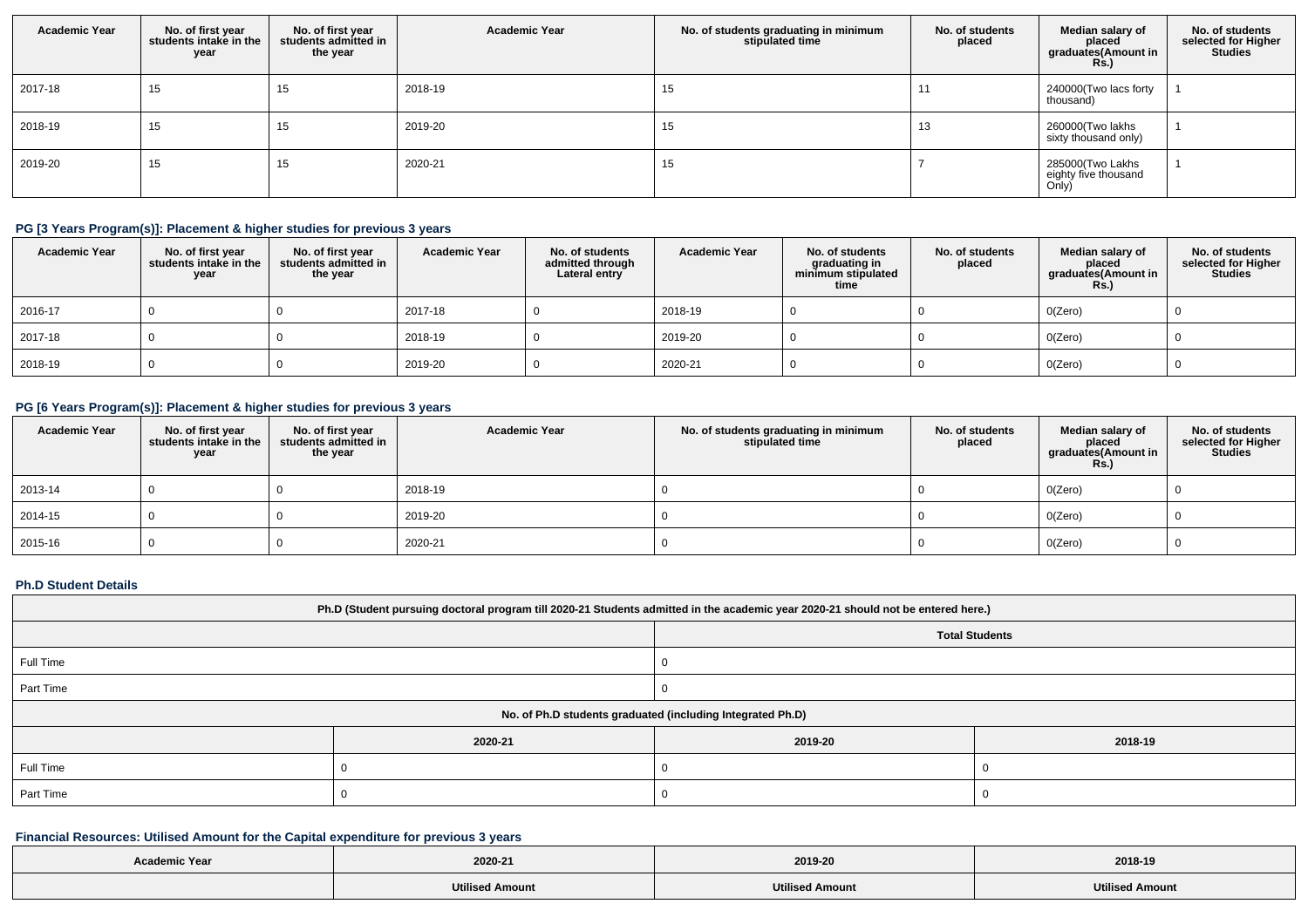| Annual Capital Expenditure on Academic Activities and Resources (excluding expenditure on buildings) |                                                                               |                                                                         |                                                              |  |  |  |
|------------------------------------------------------------------------------------------------------|-------------------------------------------------------------------------------|-------------------------------------------------------------------------|--------------------------------------------------------------|--|--|--|
| Library                                                                                              | 572912 (Five lacs seventy two thousand nine hundred and                       | 455575 (Four lacs fifty five thousand five hundred and seventy          | 623739 (Six lacs twenty three thousand seven hundred and     |  |  |  |
|                                                                                                      | twelve)                                                                       | five)                                                                   | thirty nine)                                                 |  |  |  |
| New Equipment for Laboratories                                                                       | 2431135 (Twenty four lacs thirty one thousand one hundred<br>and thirty five) | 1585470 (Fifteen lacs eighty five thousand four hundred and<br>seventy) | 1900463 (Nineteen lacs four hundred and sixty three)         |  |  |  |
| Other expenditure on creation of Capital Assets (excluding                                           | 3115173 (Thirty one lacs fifteen thousand one hundred and                     | 1572847 (Fifteen lacs seventy two thousand eight hundred                | 502855 (Five lacs two thousand eight hundred and fifty five) |  |  |  |
| expenditure on Land and Building)                                                                    | seventy three)                                                                | forty seven)                                                            |                                                              |  |  |  |

## **Financial Resources: Utilised Amount for the Operational expenditure for previous 3 years**

| <b>Academic Year</b>                                                                                                                                                                            | 2020-21                                                                                   | 2019-20                                                                                    | 2018-19                                                                                    |  |  |  |  |
|-------------------------------------------------------------------------------------------------------------------------------------------------------------------------------------------------|-------------------------------------------------------------------------------------------|--------------------------------------------------------------------------------------------|--------------------------------------------------------------------------------------------|--|--|--|--|
|                                                                                                                                                                                                 | <b>Utilised Amount</b>                                                                    | <b>Utilised Amount</b>                                                                     | <b>Utilised Amount</b>                                                                     |  |  |  |  |
| <b>Annual Operational Expenditure</b>                                                                                                                                                           |                                                                                           |                                                                                            |                                                                                            |  |  |  |  |
| Salaries (Teaching and Non Teaching staff)                                                                                                                                                      | 33412202 (Three crores thirty four lacs twelve thousand two<br>hundred and two )          | 25943187 (Two crores fifty nine lacs forty three thousand one<br>hundred and eighty seven) | 25934722 (Two crores fifty nine lacs thirty four thousand seven<br>hundred and twenty two) |  |  |  |  |
| Maintenance of Academic Infrastructure or consumables and<br>other running expenditures (excluding maintenance of hostels<br>and allied services, rent of the building, depreciation cost, etc) | 39330792 (Three crores ninety three lacs thirty thousand seven<br>hundred and ninety two) | 21573175 (Two crores fifteen lacs seventy three thousand one<br>hundred and seventy five ) | 23266288 (Two crores thirty two lacs sixty six thousand two<br>hundred and eighty eight)   |  |  |  |  |
| Seminars/Conferences/Workshops                                                                                                                                                                  | 137020 (One lac thirty Seven thousand and twenty)                                         | 135233 (One lac thirty five thousand two hundred and thirty<br>three)                      | 120207 (One lac twenty thousand two hundred and seven)                                     |  |  |  |  |

#### **IPR**

| Calendar year            | 2020 | 2019 | 2018 |
|--------------------------|------|------|------|
| No. of Patents Published |      |      |      |
| No. of Patents Granted   |      |      |      |

## **Sponsored Research Details**

| <b>Financial Year</b>                    | 2020-21 | 2019-20                  | 2018-19                        |
|------------------------------------------|---------|--------------------------|--------------------------------|
| Total no. of Sponsored Projects          |         |                          |                                |
| Total no. of Funding Agencies            |         |                          |                                |
| Total Amount Received (Amount in Rupees) |         | 505000                   | 225000                         |
| Amount Received in Words                 | Zero    | Five lakhs five thousand | Two lakhs twenty five thousand |

## **Consultancy Project Details**

| <b>Financial Year</b>                    | 2020-21                               | 2019-20                                  | 2018-19                                     |
|------------------------------------------|---------------------------------------|------------------------------------------|---------------------------------------------|
| Total no. of Consultancy Projects        |                                       |                                          |                                             |
| Total no. of Client Organizations        |                                       |                                          |                                             |
| Total Amount Received (Amount in Rupees) | 23600                                 | 36410                                    | 36580                                       |
| Amount Received in Words                 | Twenty three thousand and six hundred | Thirty six thousand four hundred and ten | Thirty six thousand five hundred and eighty |

## **PCS Facilities: Facilities of physically challenged students**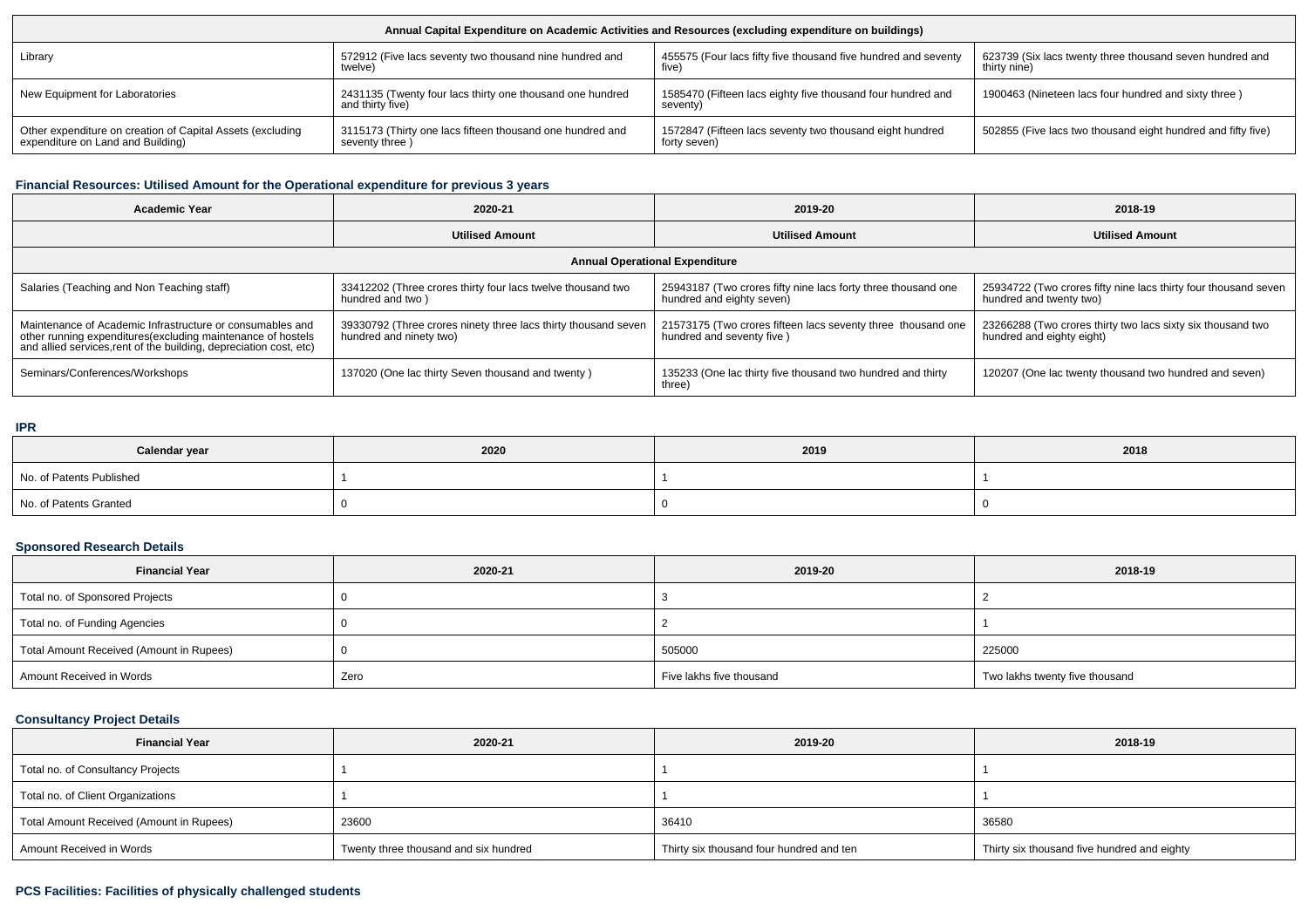| 1. Do your institution buildings have Lifts/Ramps?                                                                                                         | Yes, more than 80% of the buildings |
|------------------------------------------------------------------------------------------------------------------------------------------------------------|-------------------------------------|
| 2. Do your institution have provision for walking aids, including wheelchairs and transportation from one building to another for<br>handicapped students? | Yes                                 |
| 3. Do your institution buildings have specially designed toilets for handicapped students?                                                                 | Yes, more than 80% of the buildings |

## **Faculty Details**

| Srno            | Name                                                  | Age | Designation                                         | Gender | Qualification      | Experience (In<br>Months) | Currently working<br>with institution? | <b>Joining Date</b> | <b>Leaving Date</b>      | <b>Association type</b> |
|-----------------|-------------------------------------------------------|-----|-----------------------------------------------------|--------|--------------------|---------------------------|----------------------------------------|---------------------|--------------------------|-------------------------|
| $\mathbf{1}$    | DR ANAGHA<br>MANOJ JOSHI                              | 51  | Dean / Principal /<br>Director / Vice<br>Chancellor | Female | Ph.D               | 346                       | Yes                                    | 13-05-2005          |                          | Regular                 |
| $\overline{2}$  | DR SUVARNA<br>PRAMOD INGALE                           | 42  | Associate Professor                                 | Female | Ph.D               | 238                       | Yes                                    | 30-06-2008          | $\sim$                   | Regular                 |
| 3               | DR DAYANAND<br><b>MUKUND KANNUR</b>                   | 43  | Professor                                           | Male   | Ph.D               | 222                       | Yes                                    | 20-06-2008          | $\overline{\phantom{a}}$ | Regular                 |
| $\overline{4}$  | DR MADHUR<br>CHANDRASHEKHA<br>R KULKARNI              | 47  | Associate Professor                                 | Female | Ph.D               | 322                       | Yes                                    | 15-03-2013          | $\sim$                   | Regular                 |
| $5\phantom{.0}$ | DR ARCHANA<br><b>MUKUL KARNIK</b>                     | 44  | Associate Professor                                 | Female | Ph.D               | 172                       | Yes                                    | 29-01-2015          | $\overline{\phantom{a}}$ | Regular                 |
| 6               | DR AMIR AFZAL<br><b>SHAIKH</b>                        | 36  | Associate Professor                                 | Male   | Ph.D               | 154                       | Yes                                    | 21-08-2009          | $\sim$                   | Regular                 |
| $\overline{7}$  | <b>MRS AMRUTA</b><br>PRASANNA<br>WALVEKAR             | 33  | <b>Assistant Professor</b>                          | Female | Master of Pharmacy | 80                        | Yes                                    | 05-08-2016          | $\overline{\phantom{a}}$ | Regular                 |
| 8               | Dr SHRADDHA<br>PRAKASH<br><b>DEVARSHI</b>             | 29  | <b>Assistant Professor</b>                          | Female | Doctor of Pharmacy | 70                        | Yes                                    | 16-08-2016          | $\sim$                   | Regular                 |
| 9               | <b>MRS PALLAVI</b><br>YOGENDRASINGH<br><b>CHOUHAN</b> | 35  | <b>Assistant Professor</b>                          | Female | Master of Pharmacy | 62                        | Yes                                    | 03-01-2017          | $\sim$                   | Regular                 |
| 10              | DR BEENA ANNIE<br>SAM                                 | 31  | <b>Assistant Professor</b>                          | Female | Doctor of Pharmacy | 70                        | Yes                                    | 05-08-2016          | $\overline{\phantom{a}}$ | Regular                 |
| 11              | <b>MR SUNIL</b><br>RAMHARI KAKAD                      | 37  | <b>Assistant Professor</b>                          | Male   | Master of Pharmacy | 164                       | Yes                                    | 23-07-2015          | $\sim$                   | Regular                 |
| 12              | MS ROOPAL SUNIL<br><b>BHAT</b>                        | 28  | <b>Assistant Professor</b>                          | Female | Master of Pharmacy | 62                        | Yes                                    | 12-01-2017          | $\overline{\phantom{a}}$ | Regular                 |
| 13              | MS TEJAL ANNASO<br><b>MULAY</b>                       | 26  | <b>Assistant Professor</b>                          | Female | Master of Pharmacy | 42                        | Yes                                    | 23-07-2018          | $\sim$                   | Regular                 |
| 14              | <b>MR SHUBHAM</b><br><b>VIJAY PAWAR</b>               | 26  | <b>Assistant Professor</b>                          | Male   | Master of Pharmacy | 42                        | Yes                                    | 16-07-2018          | $\sim$                   | Regular                 |
| 15              | <b>MRS RUTUJA</b><br><b>VIJAY KAMBLE</b>              | 38  | <b>Assistant Professor</b>                          | Female | Master of Pharmacy | 120                       | Yes                                    | 15-07-2014          | $\sim$                   | Regular                 |
| 16              | DR MANASI<br><b>JAYANT</b><br>WAGDARIKAR              | 37  | Associate Professor                                 | Female | Ph.D               | 160                       | Yes                                    | 03-03-2009          | $\sim$                   | Regular                 |
| 17              | <b>MRS MEGHNA</b><br><b>MANDAR</b><br>DABHADKAR       | 39  | <b>Assistant Professor</b>                          | Female | Master of Pharmacy | 114                       | Yes                                    | 01-07-2017          | $\sim$                   | Regular                 |